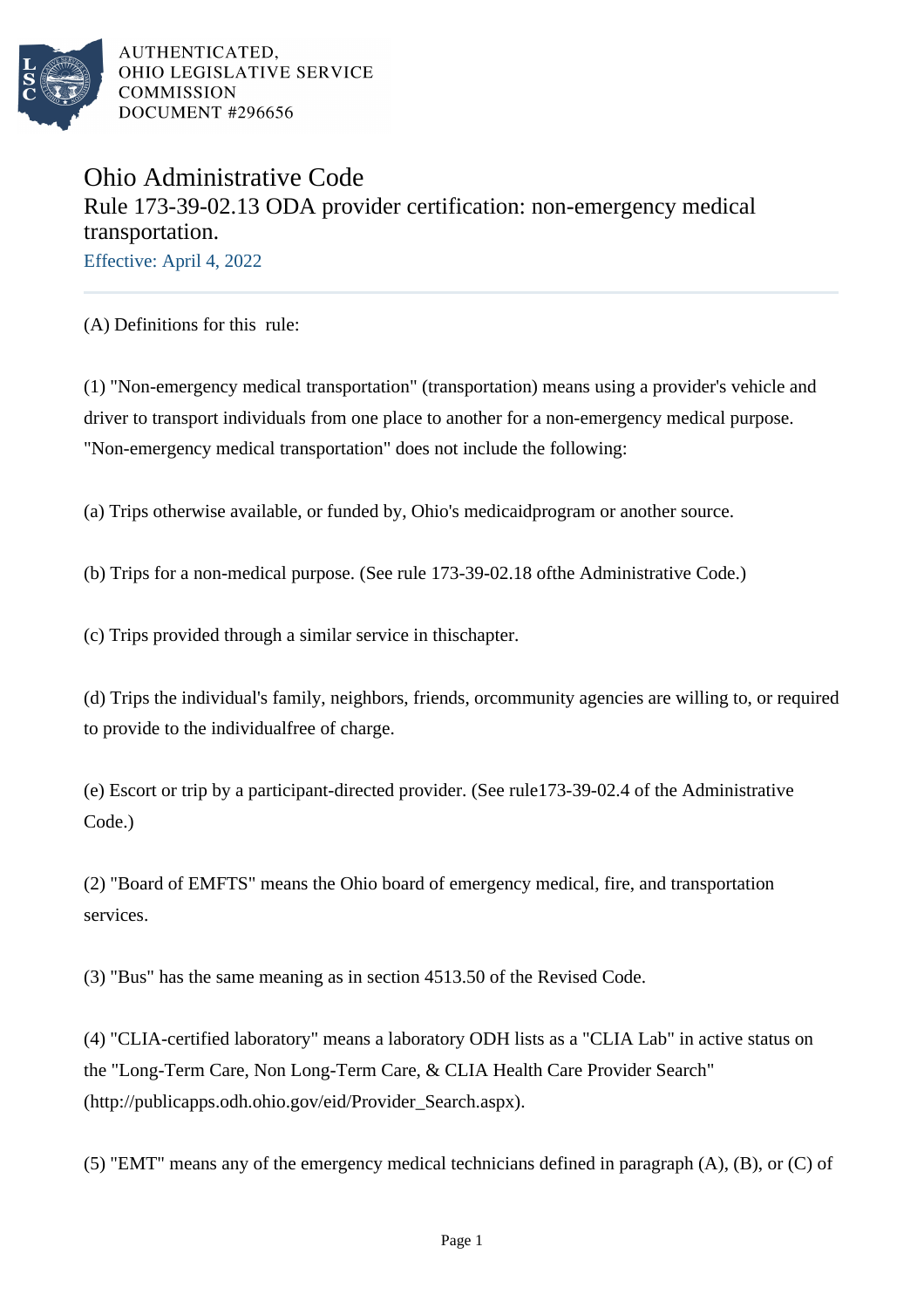

section 4765.01 of the Revised Code.

(6) "First responder" has the same meaning as in division  $(A)$  of section 4765.01 of the Revised Code.

(B) Requirements for ODA-certified providers of non-emergency medical transportation:

(1) General requirements:

(a) The provider shall comply with the requirements for every ODA-certified provider in rule 173-39- 02 of the Administrative Code.

(b) Availability: The agency provider shall possess a back-up plan for transporting individuals when a driver or vehicle is unavailable. A non-agency provider shall possess a back-up plan for transporting individuals when the provider or the provider's vehicle is unavailable.

(c) Transferring: As part of each trip, the driver shall help the individual safely transfer between the pick-up point and the vehicle, safely enter and exit the vehicle, and safely transfer between the vehicle and the destination point.

(d) Provider types: ODA only certifies agency and non-agency providers to provide the transportation under this rule.

(2) Vehicle requirements:

(a) Maintenance: The provider shall maintain vehicles according to the manufacturer's maintenance schedule for each vehicle used to transport individuals. If the vehicle includes a wheelchair lift, the provider shall maintain the wheelchair lift according to the manufacturer's maintenance schedule for the wheelchair lift.

(b) Inspections: The provider shall conduct the following inspections on each vehicle used to transport individuals. If the vehicle includes a wheelchair lift, the provider's inspection shall include inspecting the wheelchair lift: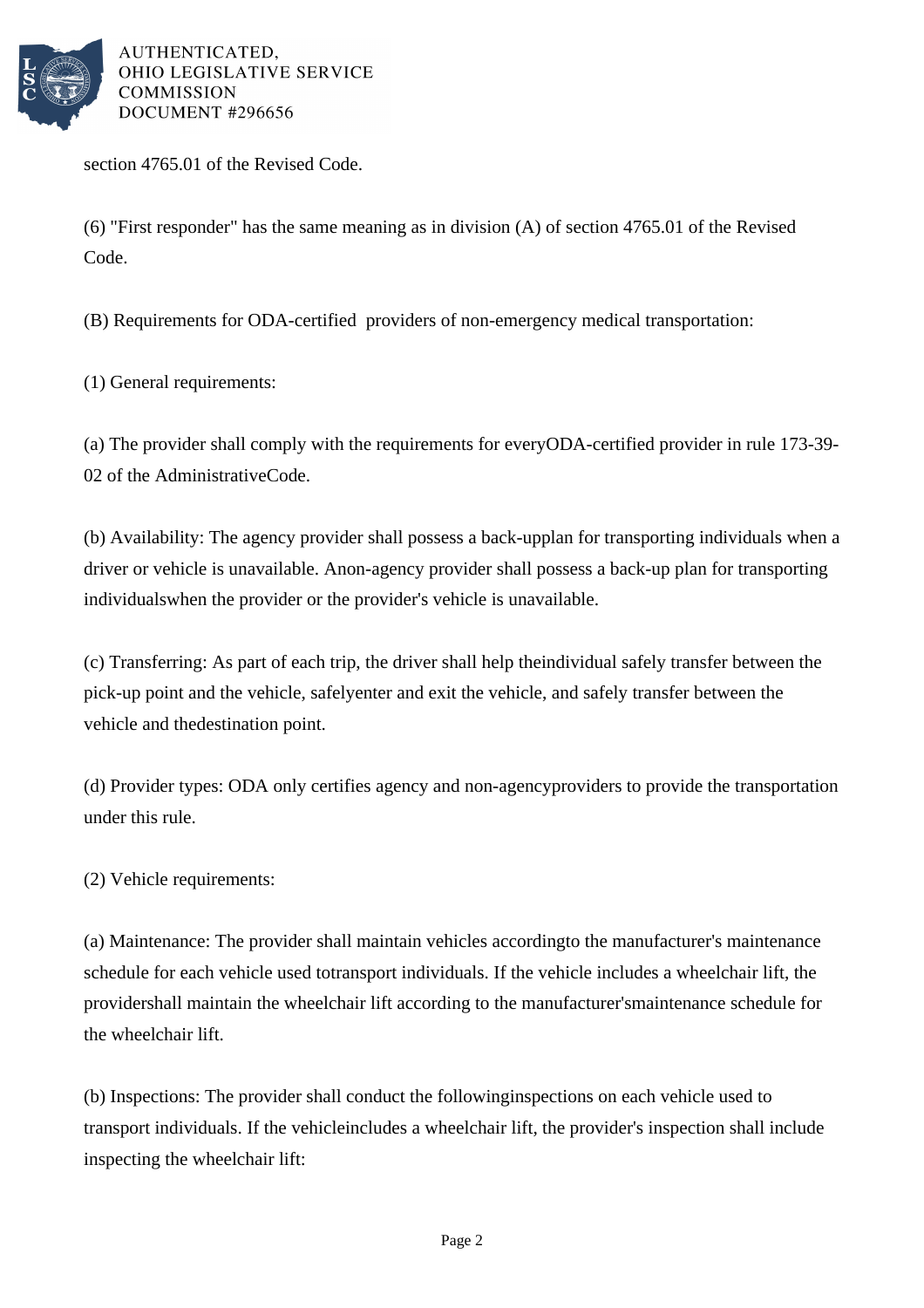

(i) "Annual Vehicle Inspection" on form ODA0004 (rev.  $12/15/2010$ ): The provider shall only use a vehicle for transporting individuals if a mechanic who is certified by the national institute for automotive service excellence (i.e., "ASE-certified") or another mechanic approved by ODA's designee inspected it no more than twelve months before and the answers to all questions on the form were "yes."

(ii) "Daily Vehicle Inspection" on form ODA0008 (rev.  $02/01/2019$ ) or form ODA0011 (rev.  $02/01/2019$ : The provider shall only use a vehicle if, before providing the first trip of the day, the provider inspected it and the answers to all questions required by the form were "yes."

(c) Exemptions:

(i) A vehicle possessing a current, valid ambulette license is deemed to comply with paragraph  $(B)(2)(b)(i)$  of this rule. Providers using a vehicle with a current, valid ambulette license may demonstrate compliance with paragraph  $(B)(2)(b)(i)$  of this rule by providing ODA or its designee with evidence of the vehicle's current, valid ambulette license.

(ii) A bus displaying a current, valid safety-inspection decal issued by the state highway patrol under Chapter 4501-52 of the Administrative Code is deemed to comply with paragraph  $(B)(2)(b)(i)$  of this rule.

 $(3)$  Driver requirements:

(a) Statutory requirements to hire: The provider shall not hire a person to be a driver unless the person meets all the requirements for drivers under divisions  $(A)(3)$  and  $(B)$  of section 4766.14 of the Revised Code, subject to the following conditions:

(i) To comply with the first-aid requirement, the applicant's training shall come from a training organization approved by the board of EMFTS (http://www.ems.ohio.gov/medical-transportationfaq.aspx).

(ii) To comply with the cardiopulmonary-resuscitation requirement, the applicant's training shall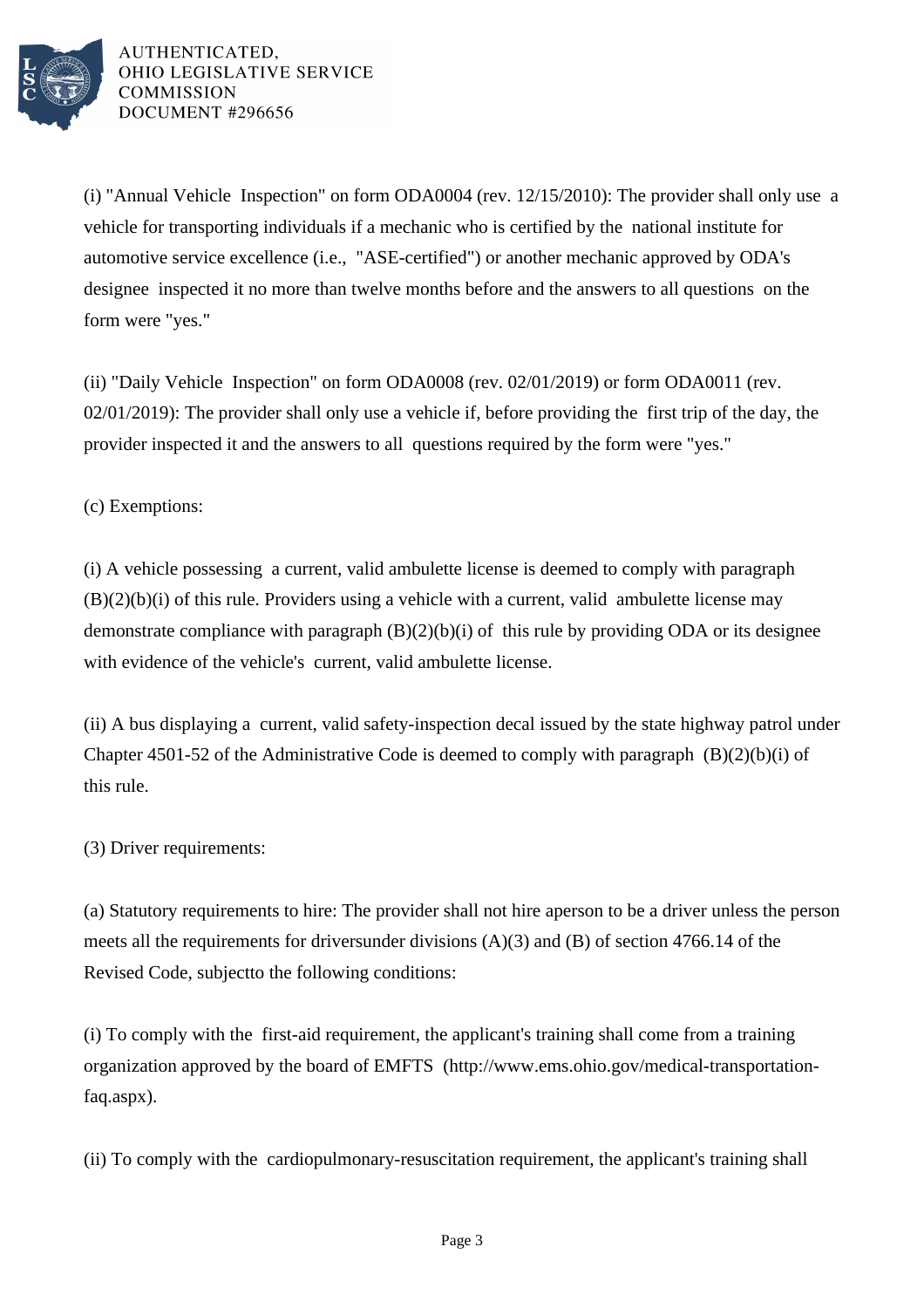

come from a training organization approved by the board of EMFTS (http://www.ems.ohio.gov/medical-transportation-faq.aspx).

(iii) To comply with the drug-testing requirement, the applicant's test results shall come from a CLIA-certified laboratory and shall declare the applicant to be free of alcohol, amphetamines, cannabinoids (THC), cocaine, opiates, or phencyclidine (PCP).

(iv) To comply with the background-check requirement, the provider shall comply with the background-check requirements in Chapter 173-9 of the Administrative Code, which exempts an applicant for a volunteer driver position and an applicant for a position solely involving transporting individuals while working for a county transit system, regional transit authority, or regional transit commission.

(b) Additional requirements to hire: The provider shall not hire a person to be a driver unless the person meets all the following requirements:

(i) The applicant has held a current, valid driver's license for at least two years.

(ii) The applicant holds any driver's license endorsement necessary to operate the type of vehicle the applicant would drive.

(iii) The applicant understands written and oral instructions.

(iv) The applicant has the ability to comply with paragraph  $(B)(1)(c)$  of this rule.

(v) The applicant has the ability to conduct the daily vehicle inspection in paragraph  $(B)(2)(b)(ii)$  of this rule.

(vi) The applicant has the ability to comply with the trip-verification requirements in paragraph  $(B)(4)(a)$  of this rule.

(c) Passenger-assistance training: No later than six months after the provider hires a driver, the driver shall successfully complete a passenger-assistance training course approved by the board of EMFTS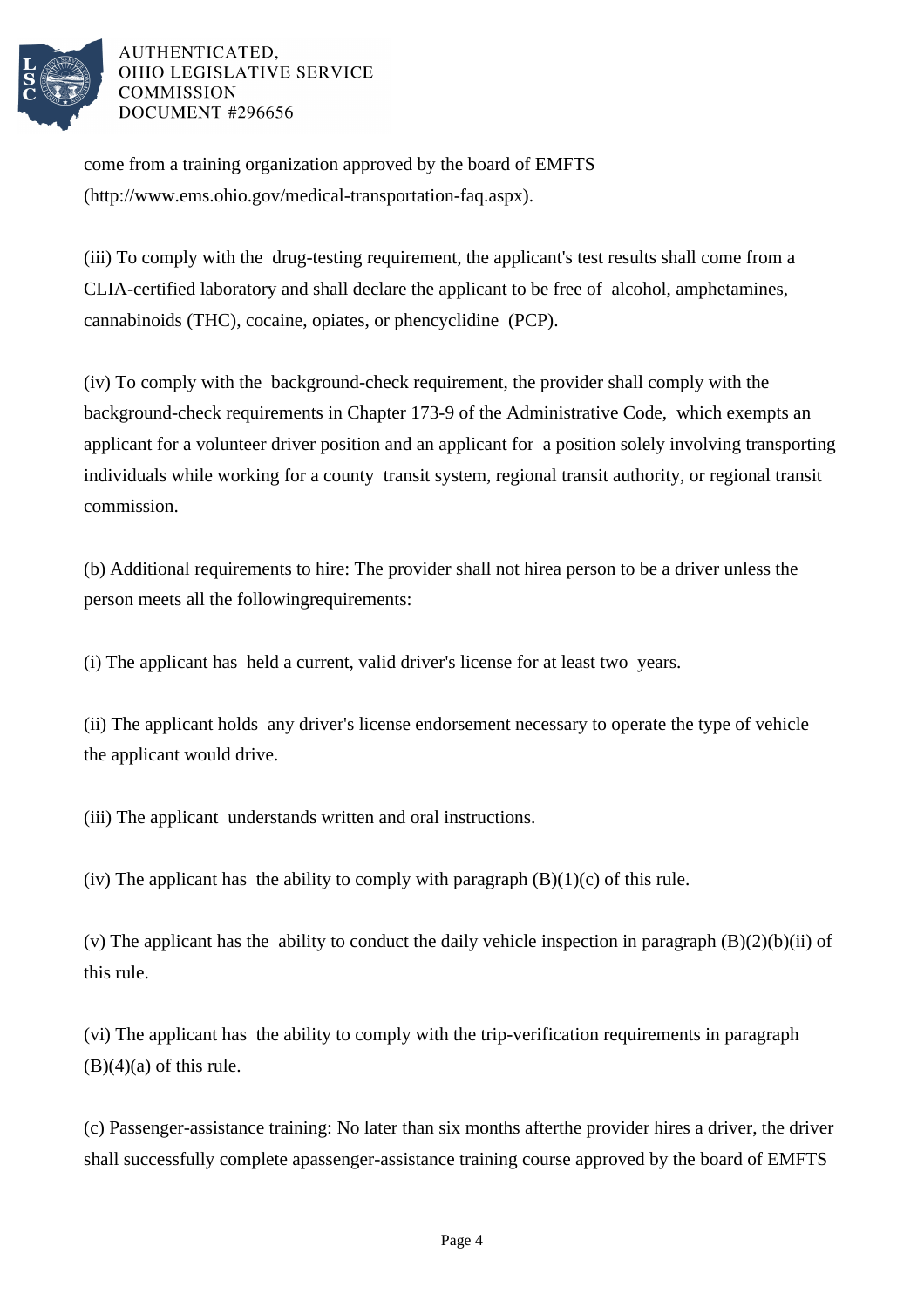

(http://www.ems.ohio.gov/medical-transportation-faq.aspx).

(d) Exempted professionals: An applicant with a current, valid license or certificate to be one or more of the following professionals is deemed to meet the requirements in paragraphs  $(B)(3)(a)$ ,  $(B)(3)(b)$ , and  $(B)(3)(c)$  of this rule. Providers hiring an applicant with a current, valid license or certificate to be one or more of the following professionals may demonstrate compliance with paragraphs  $(B)(3)(a)$ ,  $(B)(3)(b)$ , and  $(B)(3)(c)$  of this rule by providing ODA or its designee with evidence the applicant possesses a current, valid license or certificate as one of the following professionals:

(i) An ambulette driver.

(ii) An EMT or first responder. Additionally, an applicant is deemed to meet the requirements in paragraphs  $(B)(3)(a)$ ,  $(B)(3)(b)$ , and  $(B)(3)(c)$  of this rule if the applicant passed the board of EMFTS' curriculum for an EMT or first responder, but does not hold a current, valid certification for either profession. Providers hiring such applicants may demonstrate compliance with paragraphs  $(B)(3)(a)$ ,  $(B)(3)(b)$ , and  $(B)(3)(c)$  of this rule by providing ODA or its designee with evidence the applicant passed the board of EMFTS' curriculum for an EMT or first responder.

(iii) A driver for a county transit system, regional transit authority, or regional transit commission.

(4) Trip verification:

(a) For each trip provided, the driver shall record the individual's name; date of trip; pick-up point and time of the pick up; destination point and time of the drop off; driver's name; a unique identifier of the driver; and a unique identifier of the individual which by offering, the individual attests to the completion of the trip.

(b) The provider may use an electronic system to collect or retain the records required in paragraph  $(B)(4)(a)$  of this rule.

(C) Jobs and rates:

(1) One trip, whether a one-way trip or a round trip, is one job of non-emergency medical